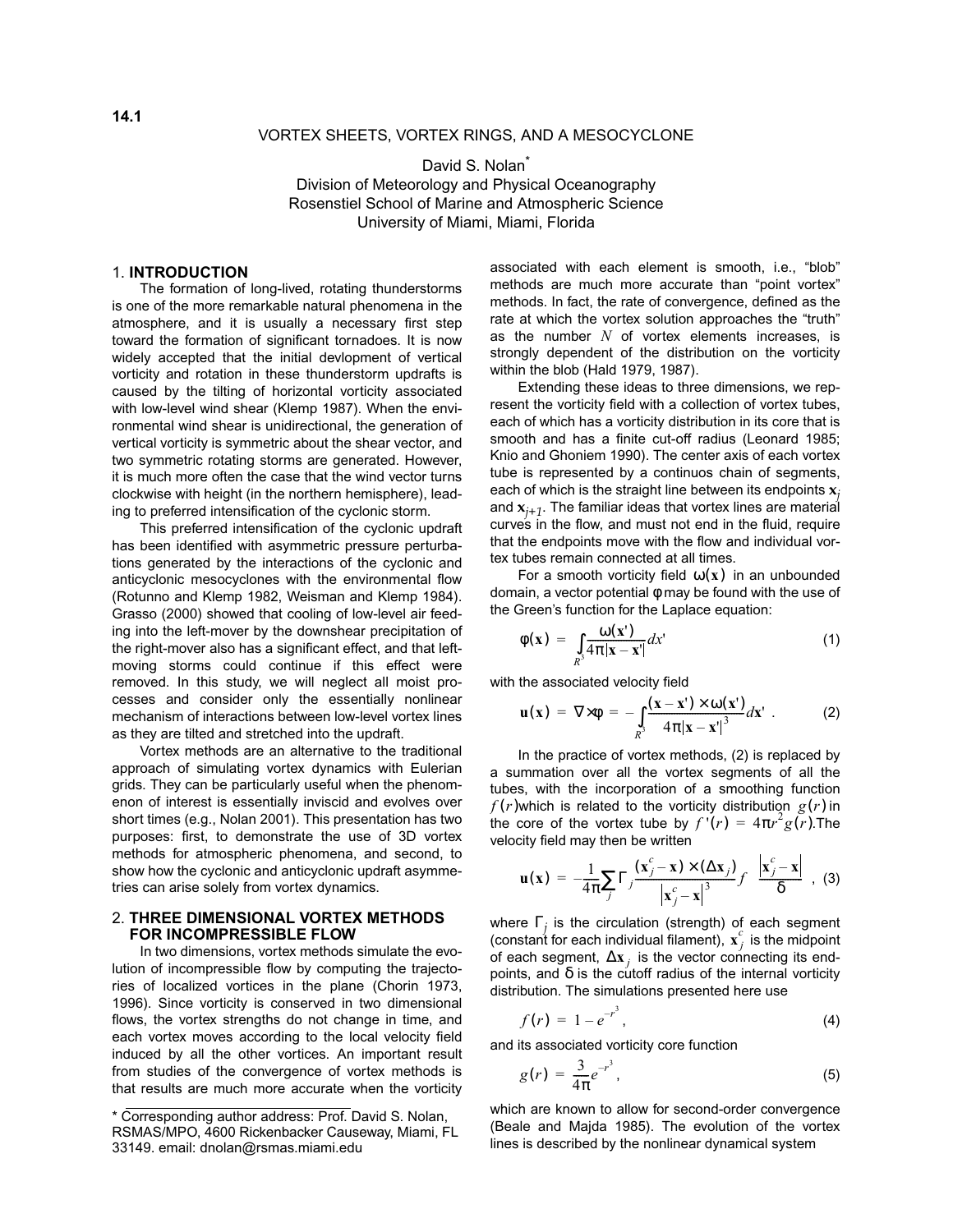$$
\frac{\mathrm{d}\mathbf{x}}{\mathrm{d}t} = \mathbf{u}(\mathbf{x}_j, t) \tag{6}
$$

which we integrate in time with a fourth order Runge-Kutta scheme. As the vortex lines evolve, they will (usually) stretch and the segments will become longer. To achieve accuracy in the self-induced motion of curved vortex lines, it is critical that the lengths of the segments remain smaller than their cutoff radii (Wang 1996). Thus, if a segment becomes longer than its cutoff radius, we replace it with two segments by adding a new point in between its endpoints using a cubic interpolation scheme. A type of Courant-Lewy-Friedrichs (CFL) condition must also be maintained, such that no vortex element moves farther than its own length in one time step.

Perhaps the most common misunderstanding about vortex methods is the confusion between physical vortices and numerical vortex elements. Unlike a physical vortex, the cores of the vortex tubes described above do not change size or shape as they are advected by the flow. Rather, a physical vortex must be represented by a collection of numerical vortices, and accuracy is achieved with a good density of overlapping numerical vortices. The collective motions of these numerical elements will then properly represent the evolution of the smoothly varying vorticity field.

## 3. **IDEALIZED REPRESENTATIONS OF LOW-LEVEL SHEAR ZONES AND UPDRFATS**

Vertical wind shear is associated with horizontal vorticity; if a flow is zonal with  $u=u(z)$ , then the vorticity vector is oriented in the meridional direction, with value  $\eta = \partial u / \partial z$  . A region of vertical wind shear can then be represented as a collection of smoothed vortex sheets, such that the vorticity contribution to each point from all the nearby sheets is equal to the desired horizontal vorticity. In turn, each vortex sheet can be approximated by a collection of smoothed vortex lines, which are made up of connected vortex elements as described above.

As a crude approximation to a low-level shear zone, we use two vortex sheets at altitudes of 500 and 1000 m, each of which is described by 20 vortex lines in the region  $-4000 \le x \le 4000$ . Each line extends from  $y = -$ 4000 to  $v = +4000$ , consisting of 16 segments of 500 m length each. The width  $\delta$  of each element are 550 m, ensuring significant overlap between the lines.

The flow is doubly periodic in the  $x$  and  $y$  directions, with a free-slip lower surface at *z* = 0. These boundary conditions are generated through the use of image vortices. Above the surface, each vortex element has 8 image vortices at *x* = -8000, 0, +8000 m, and *y* = -8000, 0 , +8000 m. In addition, there are image vortices below the surface, of opposite sign, for the original vortex element and each of its 8 periodic images. In the absence of additional forcing, the sheets propagate westward with the mean flow  $u(z)$ . We found that all 17 images were necessary to satisfactorily reproduce doubly periodic flow, such that the edges of the sheets remain square and parallel to the surface.

a





We use vortex *rings* to represent a convecting updraft. A vortex ring induces a flow parallel to its axis. The rings are arranged above the center of the low-level sheets so as to induce vertical motion up from the surface. Three vortex rings of equal strength and radius 1500 m are located at *x* = -1000 m, *y* = 0, and *z* = 2000, 3000, and 4000 m altitude. Real vortex rings propagate in the direction of the flow they generate; however, to maintain the interaction between the updraft and the lowlevel flow, we hold the altitudes of vortex rings fixed. Rings of vorticity around the updraft are in fact generated by latent heat release in the full equations.

Figure 1 shows the initial condition for a unidrectional shear case. The upper plot shows the actual vortex lines used to construct the flow. The lower figure shows a vertical cross section of velocity vectors in the *x-z* plane. The low level wind has a shear of approximately 10 ms<sup>-1</sup> in the lowest 1 km, while the updraft velocities reach 11 ms<sup>-1</sup> at  $z = 3000$  m.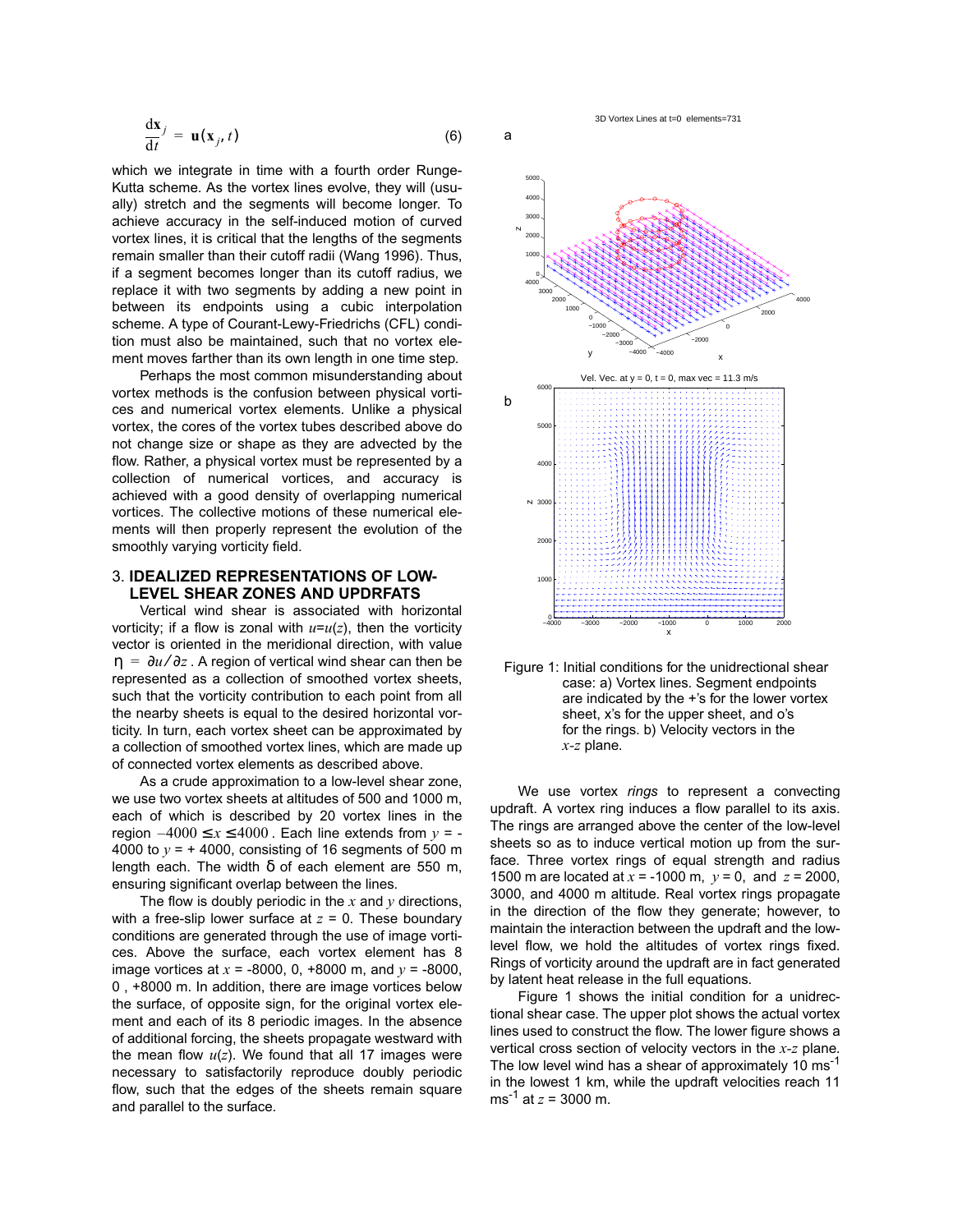



A simple way to initialize the flow with a shear vector that rotates clockwise with height is to have the two vortex sheets oriented perpendicular to each other, as shown in Figure 2, along with the resulting hodograph. With the addition of a constant flow vector, one could recover something like a quarter-circle hodograph. As the sheets propagate southward as well as westward, the ring centers are shifted to  $v = -1000$  m for this case.

# 4. **EVOLUTION AND UPDRAFT ASYMMETRIES**

As time evolves, the updraft advects the low-level vortex lines, tilting and stretching them as they rise. For the unidrectional shear case, the vortex lines and their associated flow fields are perfectly symmetric about  $y =$ 0, with the vortex lines bowing upward and evenutally through the vortex rings. The vortex lines at *t* = 480 s are shown in Figure 3a. Horizontal cross sections through the flow fields at low levels reveal an updraft pattern which is symmetric about  $y = 0$ , with two local vertical velocity maxima associated with the dynamic pressure forces of the intensifying cyclones (not shown). The verti-



Figure 3: Vortex lines at  $t = 480$  s, for a) the unidirectional shear case; and b) the clockwise shear case.

cal vorticity pattern is exactly asymmetric about  $y = 0$ (not shown).

In the clockwise shear case, the evolution of the vortex lines becomes asymmetric, even with respect to the mean horizontal flow (to the "southwest"). The deformation of the vortex sheets occurs so that the vortex lines with positive vertical vorticity from the two different sheets become more closely aligned, while the opposite is true for the lines with negative vertical vorticity. This can be seen to some extent in Figure 3b, but it is difficult to visualize without animations or manual reorientation of the figures.

The formation of the "mesocyclones" is asymmetric, with stronger vertical velocities and vertical vorticities in the cyclonic vortex, as shown in Figure 4. The asymmetries are not great, with vertical velocity about 25% larger and vertical vorticity only slightly larger in the cyclonic updraft. At this stage, the vertical vorticity values are already more than 50% larger than the horizontal values. At lower altitudes, the vorticity asymmetry is larger, while the velocity asymmetry is smaller. Thus we have shown how asymmetric mesocyclones can develop purely from vortex dynamics in incompressible flow.